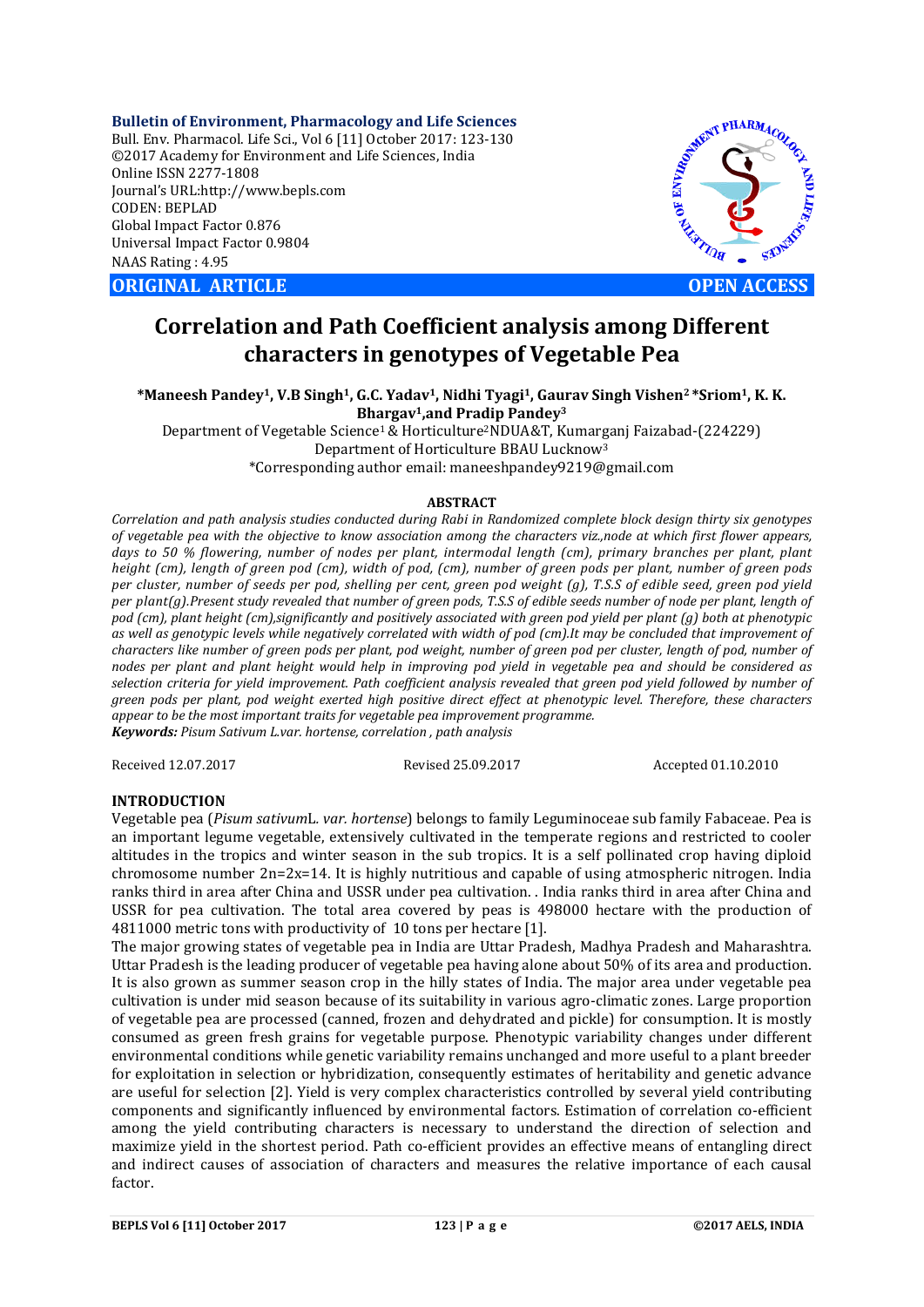## **MATERIALS AND METHODS**

The experimental material comprised of 36 genotypes of vegetable peawhich are being maintained at Department of Vegetable Science, N.D. University of Agriculture & Technology, Kumarganj, Faizabad (U.P.).The experiment was conducted in Randomized Complete Block Design with three replications during *Rabi* season in 2013 to assess the performance of 36 vegetable genotypes including 3 Check verities. Each entry was grown in the plot size of 3 m x 1.5 m and sowing was done with the spacing of 30 cm and 10 cm from seed to seed.All the recommended agronomic package of practices and plant protection measures were followed to raise a healthy crop. Observations were recorded on five randomly selected plants from each treatment in each replication for(i) nodes at which first flower appears, (ii) days to 50% flowering, (iii) number of node per plant (iv) internodal length (cm), (v)primary branches per plant, (vi) plant height(cm), (vii) length of pod(cm), (viii) width of pod(cm), (ix) number of green pods per plant, (x) number of green pods per cluster, (xi)number of seeds per pod (xii) shelling percent (xiii) pod weight(g) (xiv) TSS of edible seeds(Brix) (xv) pod yield per plant. The correlations between different characters at genotypic (g) and phenotypic (p) levels were worked out between characters as suggested by Kumar *et al* [4]. Path-coefficient analysis was carried out according to Ghobary [3] and Singh *et al* [9].

## **RESULTS AND DISCUSSION**

In general, the magnitude of genotypic correlation coefficients were higher than the corresponding values of the phenotypic correlation coefficients. This indicated a strong genetic association between the traits and the phenotypic expression which was suppressed due to environmental influence. The present study also suggested that both genotypic and phenotypic correlation were similar in direction. Similar findings had also been reported by Kumar et *al*. [4]. A perusal of data revealed that most important traits of green pods yield per plant had highly significant and positive association with number of green pods per plant, T.S.S of edible seed, pod weight, length of pod, and plant height at both phenotypic and genotypic levels. Thus, these characters emerged as most important associates of green pods yield per plant. The available literature has also indicated positive correlation between green pod yield per plant and character mentioned above in vegetable pea.

Green pod yield per plant had highly significant and positive association with number of green pods per plant, T.S.S of edible seed, pod weight, length of pod, and plant height were found significantly and positively correlated among themselves. Number of green pod per cluster is highly significant but negatively correlated with number of seeds per pod and width of podwhile positively and significantly correlated with number of seeds per pod. Primary branches per plant was significantly and positively correlated with T.S.S of edible seeds suggesting that, selection for green pod yield, pod weight, number of greenpod per plant, weight of pod and length of pod will be helpful for yield improvement. Many earlier research workers have also reported significant and positive association of total green pod yield per plant with number of green pods per plant [2, 6, 8], green pod yield [9-11], primary branches per plant [5] and length of pod [7].

The highest magnitude of positive direct effect on number of green pods per plant was exerted by pod weight followed by number of seeds per pod, at both phenotypic and genotypic levels (Table 3 and 4). This indicates that direct selection based on pod weight and number of green pod per plant would result in an appreciable improvement of number of green pod per plant. Pod weight was not only found to have maximum direct effect on total green pod yield per plant but it also contributed substantial positive indirect effect for intermodal length, followed by number of seeds per pod, and negative indirect effect for number of green pod per cluster and plant height. Therefore during selection these characters should also be taken into consideration. Similar results had also been reported by Singh and Mishra [9].

## **CONCLUSION**

The highest magnitude of positive direct effect on number of green pods per plant was exerted by pod weight followed by number of seeds per pod, at both phenotypic and genotypic levels. This indicates opportunity that direct selection based on pod weight and number of green pod per plant would result in an appreciable improvement of number of green pod per plant.

#### **REFERENCES**

- 1. Anonymous:(2013). Indian Horticulture Database. National Horticulture Board, Ministry of Agriculture, Government of India, Gurgaon,
- 2. Gupta, M.K.; Singh, J.P. and Mishra, V.K. (1998). Heritability, genetic advance and correlation analysis in pea *(Pisumsativum* L.). *Crop Res.,* 16: 202-204.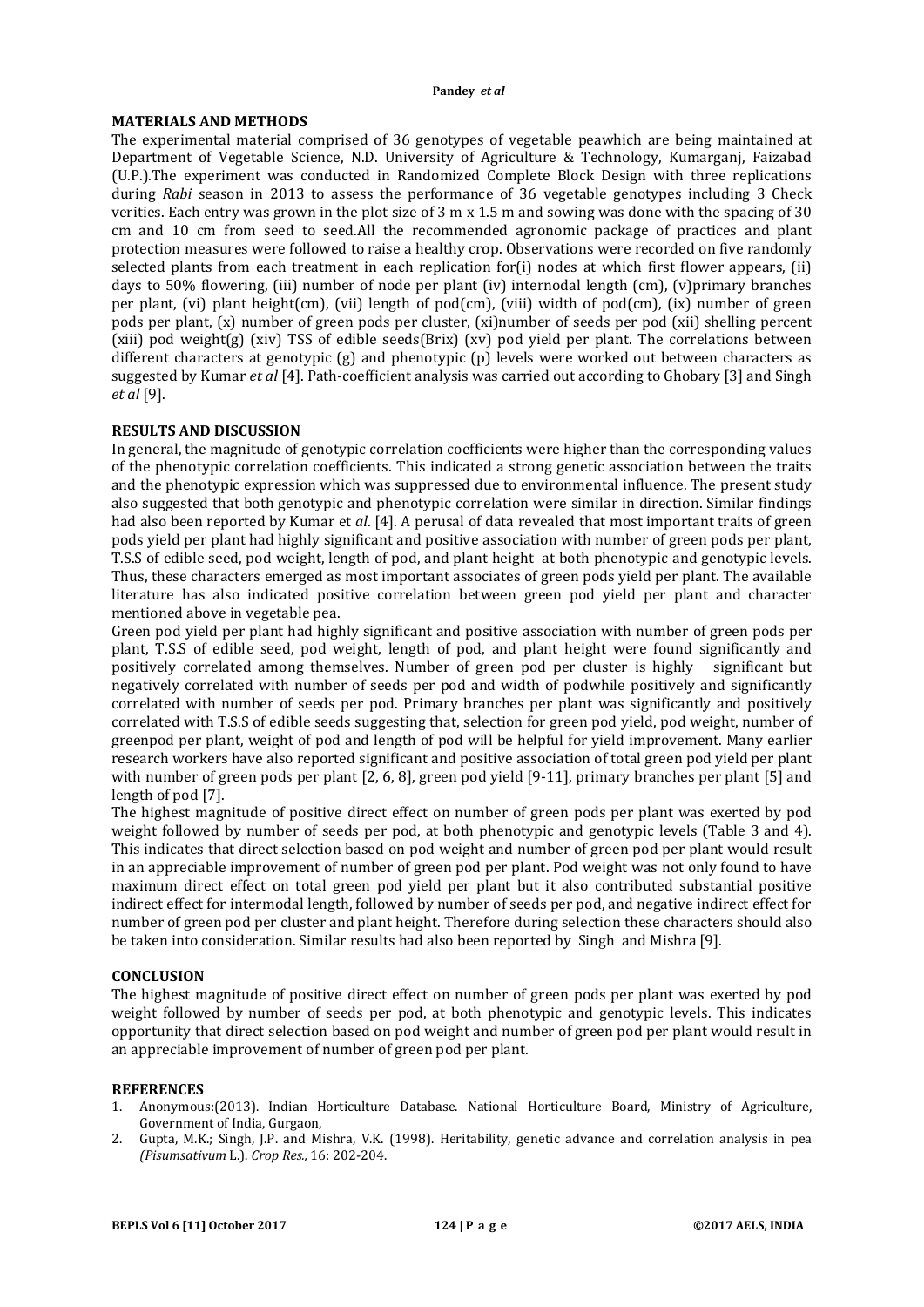- 3. Ghobary, H. M.M. (2010).Study of relationship between yield and some yield components in garden pea (*Pisum sativum*L.). by using correlation and path analysis. *J. Agric. Res.,* 36:351.
- 4. Kumar, D.; Malik, B.P.S. and Sharma, S.K. (1995). Correlation and path-coefficient analysis in peas. *Ann. Bio.,*11 (1- 2): 69-72.
- 5. Mahant, I.C.; Senapati, N., Samal, K,M and Dhal, A. (2001). Genetic variability performance, character association and co-heritability in pea(*Pisum sativum* L.). *Legume Res.*, 24 (2): 92-96.
- 6. Ram, C.; Kumar, S., Yadav, Y.C and Kumar, A. (2010). Correlation coefficient and path analysis in garden pea (*Pisum sativum* varhortens). *Prog. Soc. for Rec. Location of Development in Agric. Publisher Rawatpur Country of Publication India,*48 (10): 119-123.
- 7. Kumar, D. and Ojha, C.B.C. (1997). Genetic variability and correlation studies for grain yield and its components in pea (*Pisumsativum* L.). *J., Soil Crops,* 7 (2): 139-142.
- *8.* Singh, D. and Mishra, V.K. (2008). Studies in genetic divergence in pea (*Pisumsativum* L.). A*gric. Sci., Digest ,*20*(1):*  77-78*.*
- 9. Singh, D. and Mishra, V.K. (2002). Genetics of yield and yield components in pea (*Pisumsativum* L.) .*Legume Res., 25(3):* 219-221.
- 10. Sharma , D.K. and Bala, A. (1997). Correlation and path in pea (*Pisumsativum* L.). *Indian J., Hill Sci. Farming,* 10 (1-2): 56-59.
- 11. Shinde, K.G.; Lawande, K.E., Patil, B.T. and Nirmal, S.V. (1998). Correlation studies in pea (*Pisumsativum* L.). *Advances in Plant Sci.,* 11 (2): 179-180.

| <b>Characters</b> | flowering<br>Days to 50% | No.of nods per plant | Internodal length<br>$\text{cm}$ | per plant<br>Primary branches | Plant height (cm) | Length of pod (cm) | Width of pod (cm) | plant<br>No. of pods per | cluster<br>No. of pods per | No. of seeds per pod | Shelling (%)    | Pod weight(g) | T.S.S. of edible seeds | ලි<br>Pod yield per plant |
|-------------------|--------------------------|----------------------|----------------------------------|-------------------------------|-------------------|--------------------|-------------------|--------------------------|----------------------------|----------------------|-----------------|---------------|------------------------|---------------------------|
|                   | Z                        | ω                    | 4                                | c                             | ۰                 | ┙                  | $\infty$          | ه                        | 5                          | $\mathbf{I}$         | $\overline{12}$ | 13            | 14                     | 15                        |
|                   | $0.730**$                | $0.580**$            | 0.264**                          | $0.191*$                      | $0.573**$         | $-0.446$ **        | $-0.264**$        | $0.430**$                | $0.728**$                  | +4 0250              | $0.295**$       | $-0.520**$    | $0.208*$               | -0.002                    |
| Z                 | 1.000                    | $0.833**$            | $0.370**$                        | 0.179                         | 0.768**           | $-0.343**$         | $-0.215*$         | $0.540**$                | 0.689**                    | $-0.520**$           | 0.148           | $-0.501**$    | $0.336**$              | 0.153                     |
| ω                 |                          | 1.0001               | $0.313**$                        | $0.316**$                     | $0.677**$         | $-0.193*$          | $-0.327**$        | $0.709**$                | $0.750**$                  | $*$ 0.490 $*$        | 0.146           | $-0.524**$    | $0.314**$              | $0.325**$                 |
| 4                 |                          |                      | 1.000                            | 960'0                         | $0.212*$          | 960'0              | 0.144             | 0.133                    | 010'0                      | -0.063               | 0.173           | 0.181         | $-0.1100$              | $0.107\,$                 |
| CΠ                |                          |                      |                                  | 1.000                         | 0.147             | 0.039              | 460.0             | 0.104                    | $0.240\, *$                | -0.087               | 6010            | $-0.195*$     | $0.319**$              | $1\,20.0$ -               |
| G                 |                          |                      |                                  |                               | 1.000             | $-0.412**$         | $-0.253**$        | $0.639**$                | $0.688**$                  | $-0.467**$           | $0.193*$        | $-0.564**$    | 0.126                  | $0.209*$                  |
| 7                 |                          |                      |                                  |                               |                   | 1.0001             | -0.006            | 0.002                    | $-0.478**$                 | $0.486**$            | -0.104          | $0.265**$     | $0.199*$               | $0.241*$                  |

## **Table-1 Estimates of phenotypic correlation coefficients among fifteen characters in vegetable pea**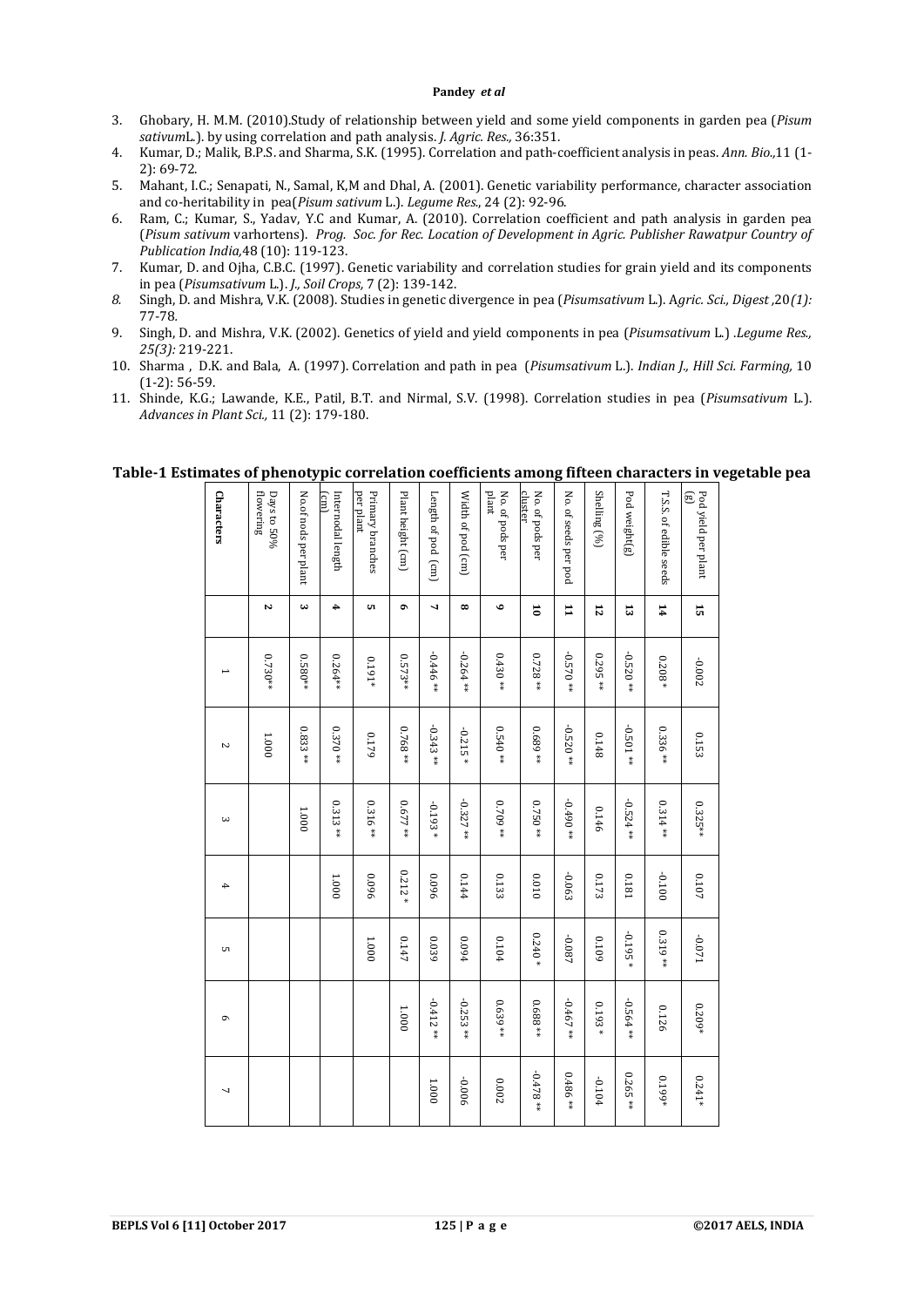| $^{\circ}$              |  |  |  | $1.000\,$ | $-0.376**$ | $-0.337**$ | $0.390**$  | $-0.036$  | 0.145      | -0.067    | $-0.303**$ |
|-------------------------|--|--|--|-----------|------------|------------|------------|-----------|------------|-----------|------------|
| $\circ$                 |  |  |  |           | $1.000\,$  | 0.699 ***  | $-0.271**$ | $0.299**$ | $-0.534**$ | $0.243*$  | $0.637**$  |
| $\overline{\mathbf{0}}$ |  |  |  |           |            | 1.000      | $-0.540**$ | $0.288**$ | $-0.602**$ | $0.167\,$ | $0.227*$   |
| $\overline{1}$          |  |  |  |           |            |            | $1.000\,$  | $100.0-$  | $0.516**$  | 980'0     | 0.186      |
| 12                      |  |  |  |           |            |            |            | 1.000     | $-0.267**$ | $0.074\,$ | 0.061      |
| 53                      |  |  |  |           |            |            |            |           | $1.000\,$  | 0.152     | $0.293**$  |
| 14                      |  |  |  |           |            |            |            |           |            | $1.000\,$ | $0.388**$  |

\*, \*\* Significant at 5% and 1% probability levels, respectively.

# **Table-2 Estimates of genotypic correlation coefficients amongfifteen characters in vegetable pea**

| <b>Characters</b> | flowering<br>Days to 50%<br>Z | plant<br>No. of no des per<br>دى | (cm)<br>Internodal length<br>4 | per plant<br>Primary branches<br>cп | Plant height (cm)<br>۰ | $\Xi$<br>Length of pod<br>$\overline{ }$ | Width of pod (cm)<br>$\infty$ | plant<br>No. of pods per<br>$\bullet$ | حاءمنناء<br>No. of pods per<br>$\overline{\mathbf{c}}$ | $_{\rm pod}$<br>No. of seeds per<br>$\mathbf{I}$ | Shelling%<br>12 | Pod weight (g)<br>ದ | seeds<br><b>T.S.S of edible</b><br>14 | ම<br>Pod yield per plant<br>15 |
|-------------------|-------------------------------|----------------------------------|--------------------------------|-------------------------------------|------------------------|------------------------------------------|-------------------------------|---------------------------------------|--------------------------------------------------------|--------------------------------------------------|-----------------|---------------------|---------------------------------------|--------------------------------|
| ⊢                 | $0.765**$                     | $0.627**$                        | 0.297**                        | $0.250**$                           | 0.608**                | $-0.539**$                               | $-0.508**$                    | $0.502***$                            | 0.839**                                                | $-0.706**$                                       | $0.322**$       | $-0.559**$          | $0.243*$                              | 0.036                          |
| $\overline{C}$    | 1.000                         | $0.851**$                        | $0.395***$                     | $0.216*$                            | 0.784**                | $-0.406**$                               | -0.449**                      | $0.573**$                             | $0.756**$                                              | $-0.624**$                                       | 0.154           | $-0.528**$          | 0.382**                               | 0.172                          |
| $\omega$          |                               | 1.000                            | 0.334**                        | $0.358**$                           | 0.695**                | $-0.287**$                               | -0.688**                      | $0.746**$                             | $0.828**$                                              | $-0.624**$                                       | 0.166           | $-0.549**$          | 0.383**                               | 0.363**                        |
| 4                 |                               |                                  | 1.000                          | $0.073\,$                           | 0.143                  | $-0.010$                                 | -0.194*                       | 0.179                                 | $0.192*$                                               | 6010-                                            | 8110            | $-0.241*$           | 0.171                                 | 0.115                          |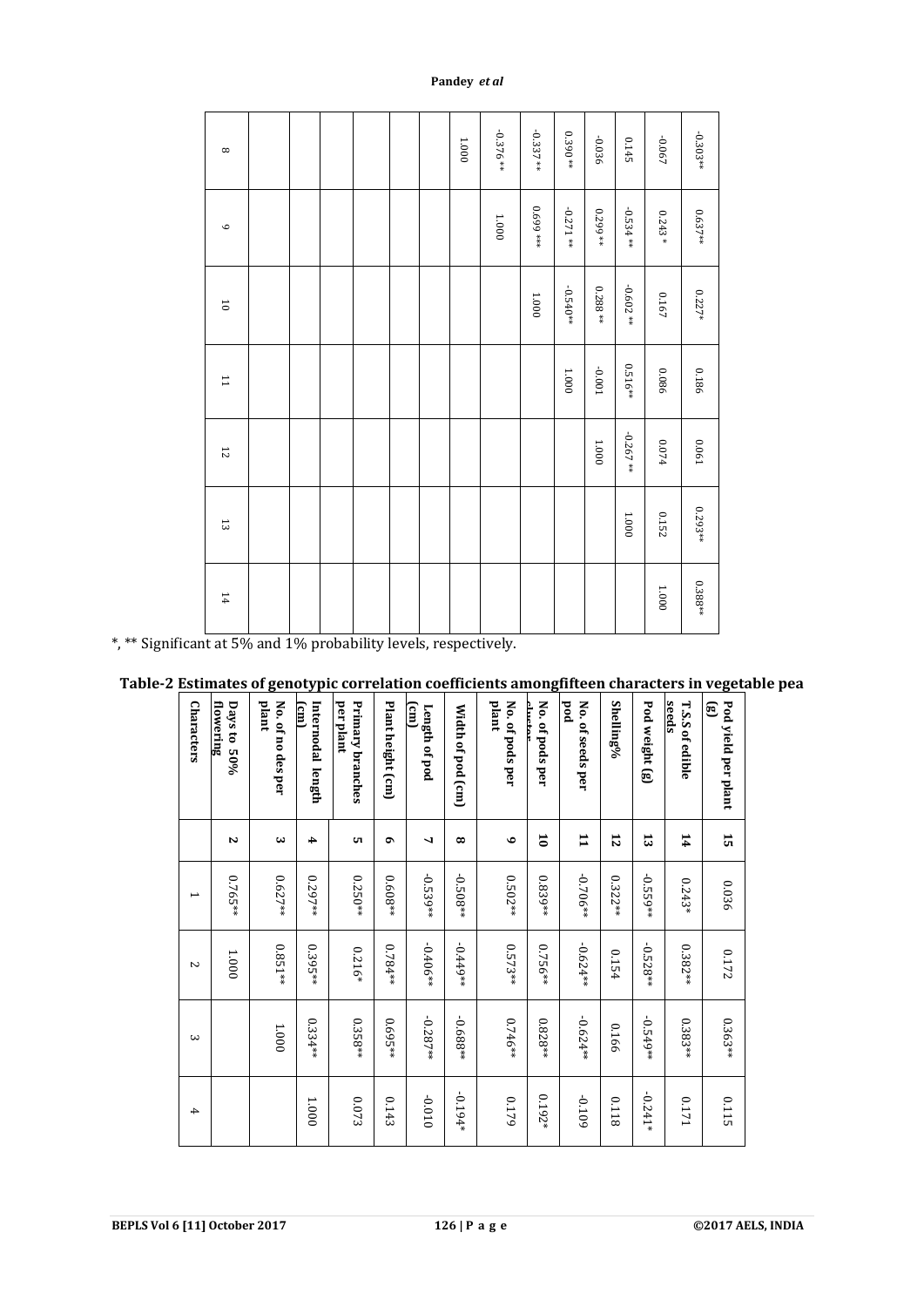| UТ             |  | $1.000\,$ | $0.203*$  | $-0.023$   | $0.232*$   | 0.120      | 1297**     | -0.166     | 0.163     | $-0.274**$ | **494**   | $-0.122$             |
|----------------|--|-----------|-----------|------------|------------|------------|------------|------------|-----------|------------|-----------|----------------------|
| $\circ$        |  |           | $1.000\,$ | $-0.512**$ | $-0.509**$ | $0.679**$  | $0.758**$  | $-0.574**$ | $0.195*$  | $-0.602**$ | 0.136     | $0.223*$             |
| 7              |  |           |           | 1.000      | 20.05      | $-0.047$   | $-0.604**$ | 0.574**    | -0.115    | 0.316 **   | $0.321**$ | $0.252**$            |
| $^{\circ}$     |  |           |           |            | $1.000\,$  | $-0.917**$ | $-0.865**$ | 0.927**    | -0.066    | $0.350**$  | $-0.189*$ | **297**              |
| $\circ$        |  |           |           |            |            | $1.000\,$  | $0.762**$  | $-0.404**$ | $0.334**$ | $-0.587**$ | $0.287**$ | $0.628**$            |
| $\overline{0}$ |  |           |           |            |            |            | 1.000      | $-0.800**$ | $0.324**$ | $-0.708**$ | $0.220*$  | $0.212*$             |
| $\overline{1}$ |  |           |           |            |            |            |            | $1.000\,$  | 5000      | $0.645**$  | 0010      | 0.163                |
| $\overline{5}$ |  |           |           |            |            |            |            |            | $1.000\,$ | $-0.280**$ | 780'0     | $\boldsymbol{0.087}$ |
| $\overline{3}$ |  |           |           |            |            |            |            |            |           | $1.000\,$  | 0.169     | $0.247**$            |
| 14             |  |           |           |            |            |            |            |            |           |            | $1.000\,$ | $0.458**$            |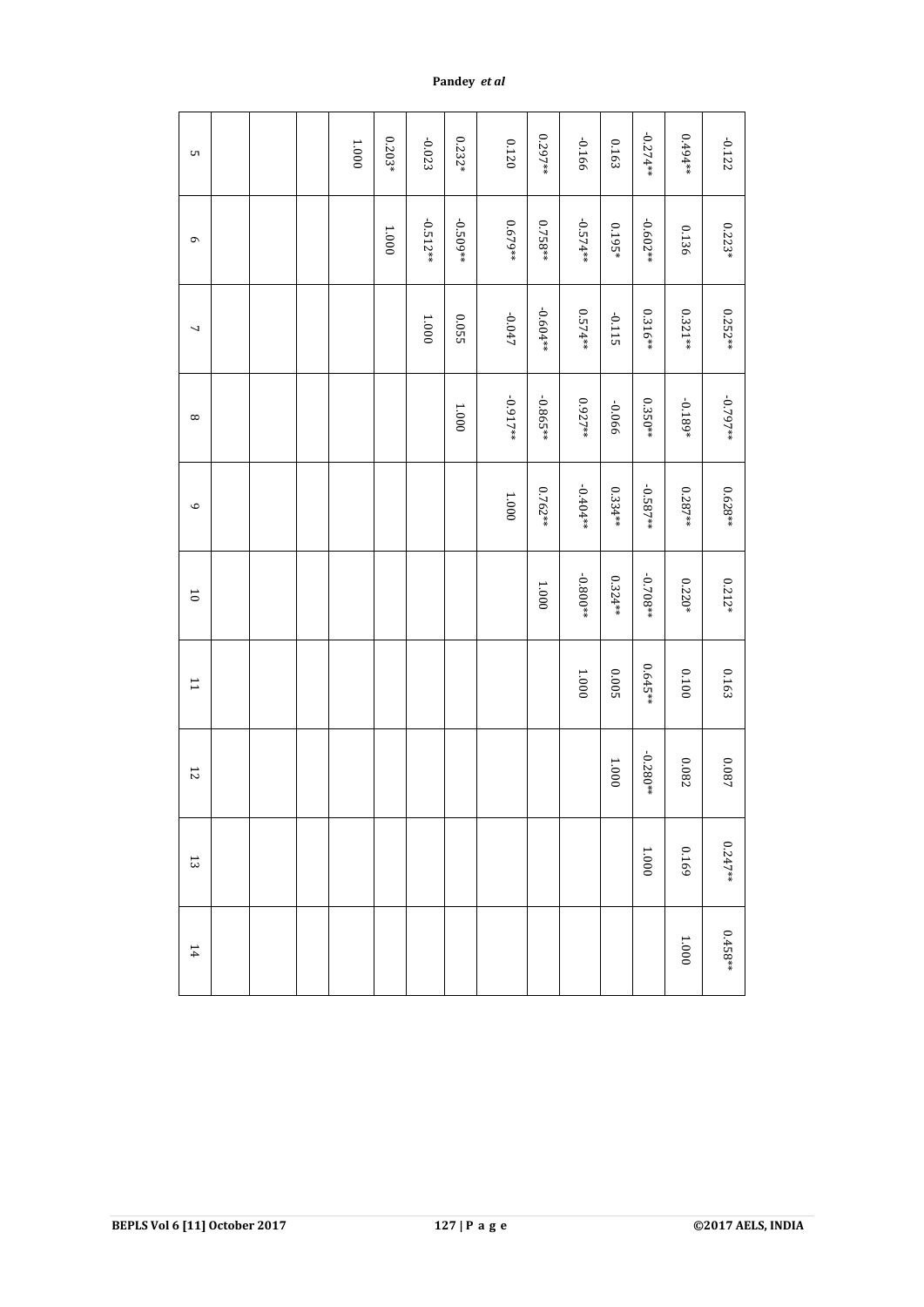| coefficient with yield<br>Genetic correlation | 15                      | -0.002       | 0.153  | 0.325    | 7010     | $120.0$ -    | 6070     | 0.241    | $-0.303$     | 0.637        | 0.226          | $0.187\,$      |
|-----------------------------------------------|-------------------------|--------------|--------|----------|----------|--------------|----------|----------|--------------|--------------|----------------|----------------|
| <b>T.S.S of edible seeds</b>                  | 14                      | 0.005        | -0.026 | 0.015    | 6100     | -0.006       | 900'0    | 110'0-   | 0.003        | 0.273        | 800'0-         | $0.007$        |
| Pod weight (g)                                | 13                      | $-0.004$     | 0.039  | -0.019   | -0.027   | 0.003        | $-0.025$ | -0.015   | 900'0-       | -0.599       | 0.029          | 0.038          |
| Shelling %                                    | $\overline{5}$          | 0.003        | -0.012 | 5000     | 410.0    | -0.002       | 600'0    | 900'0    | <b>0.001</b> | 0.336        | 410.0-         | $1000 -$       |
| No. of seeds per pod                          | $\mathbf{I}$            | -0.005       | 0.040  | 8100-    | $-0.013$ | <b>200°0</b> | $-0.025$ | -0.026   | -0.015       | $-0.304$     | 0.026          | 0.074          |
| No. of pods per cluster                       | $\overline{\mathbf{c}}$ | 900'0        | -0.054 | 0.027    | 0.023    | +000-        | 0.031    | 0.025    | 0.013        | 0.784        | $8*0.048$      | $-0.040$       |
| No. of pods per plant                         | ۰                       | 0.005        | -0.042 | 0.026    | 0.022    | -0.002       | 82000    | 1000-    | 0.014        | 0.922        | $-0.033$       | $-0.020$       |
| Width of pod (cm)                             | $\infty$                | -0.002       | 710.0  | -0.012   | 800'0-   | $-0.002$     | 110'0-   | 0.003    | -0.038       | $-0.422$     | 0.016          | 0.029          |
| Length of pod (cm)                            | ┙                       | $-0.005$     | 0.027  | -0.007   | 1000     | -0.001       | 81010-   | -0.053   | 0.002        | <b>0.002</b> | 0.023          | 0.036          |
| Plant height (cm)                             | ۰                       | 0.005        | -0.060 | 0.025    | 710.0    | -0.003       | 440.0    | 0.022    | 00010        | 7170         | $-0.033$       | $-0.035$       |
| mant<br>Primary branches per                  | cл                      | <b>0.005</b> | 410.0- | 0.012    | 0.012    | $-0.005$     | 700.0    | $-0.002$ | +0.004       | 0.116        | 110.0-         | $-0.007$       |
| Internodal length (cm)                        | 4                       | 7000         | -0.029 | 2100     | 0.129    | $-0.002$     | 900°0    | -0.005   | <b>0.002</b> | 0.194        | 600'0-         | 800'0-         |
| No. of no des per plant                       | ω                       | 0.005        | -0.065 | 0.037    | 170'0    | -0.006       | 0.030    | 010'0    | 20012        | 2620         | -0.036         | -0.036         |
| Days to 50% flowering                         | Z                       | 900'0        | 820.0- | 0.031    | 8+00     | $-0.003$     | 0.034    | 810.0    | 8000         | 9090         | $-0.033$       | -0.039         |
| flower appears<br>Nodes at which first        | ⊨                       | 800°0        | -0.057 | 0.021    | 0.034    | -0.003       | 0.025    | 0.023    | 00010        | 0.482        | $-0.035$       | 0.042          |
| Characters                                    |                         |              | $\sim$ | $\omega$ | 4        | UΠ           | G        | ┙        | $^{\circ}$   | $\circ$      | $\overline{0}$ | $\overline{1}$ |

## **Table-3 Direct and indirect effect of fifteen characters on pod yield per plant (g) at phenotypic level in vegetable pea**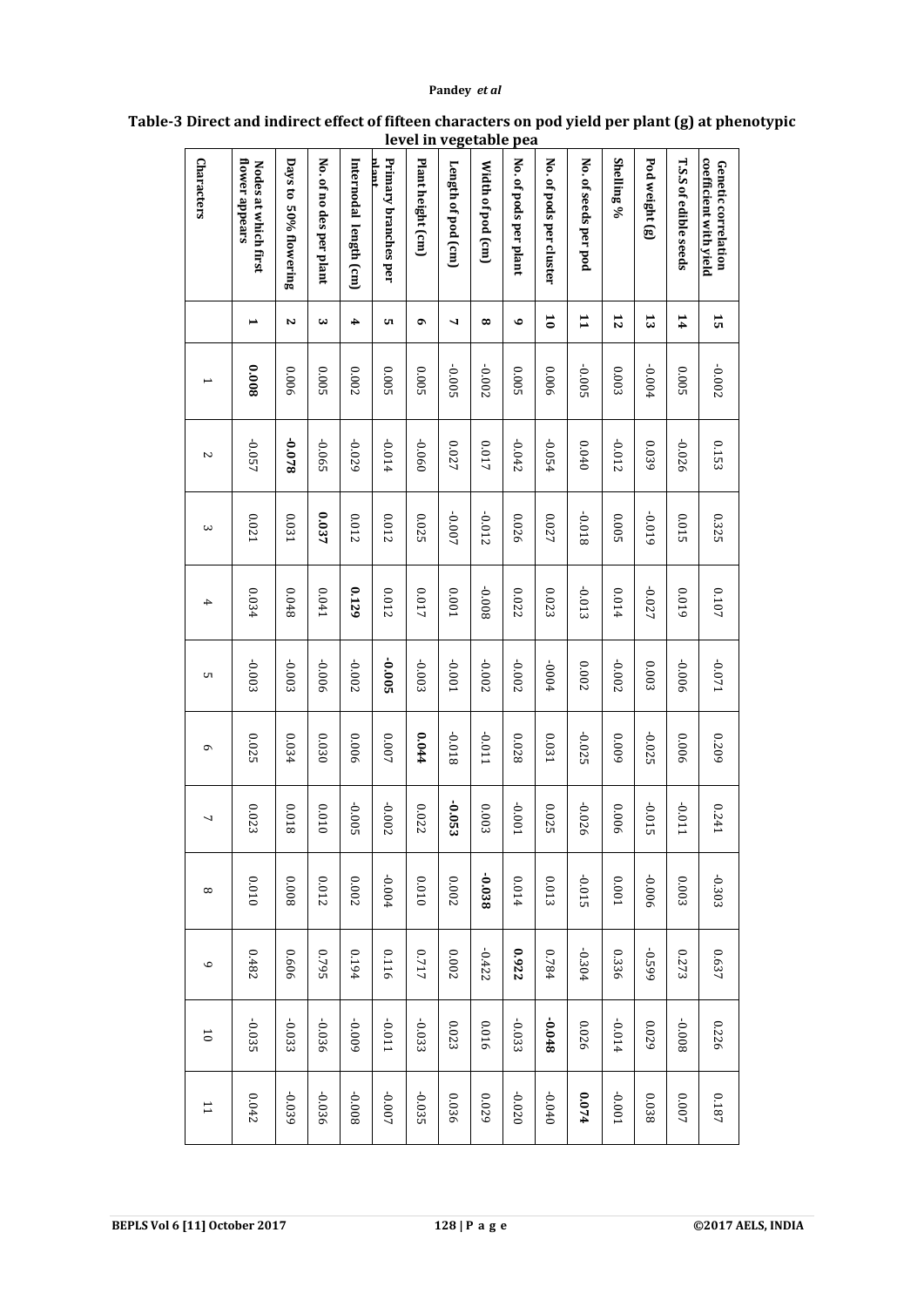| 14       | 13       | 12       |
|----------|----------|----------|
| -0.003   | 0.452    | -0.016   |
| $-0.005$ | -0.436   | 800'0-   |
| -0.005   | $-0.455$ | 800'0-   |
| -0.002   | -0.184   | 900'0-   |
| -0.005   | $-0.170$ | 900'0-   |
| -0.005   | $06f0 -$ | 1100-    |
| -0.005   | 0230     | 9000     |
| 1000     | 0.126    | 0.002    |
| -0.005   | -0.464   | -0.016   |
| -0.002   | $-0.523$ | -0.016   |
| 1000-    | 8448     | 0.001    |
| 1000-    | $-0.232$ | $-0.055$ |
| -0.002   | 698.0    | 0.015    |
| +10.0-   | 0.132    | $-0.004$ |
| 0.293    | 8620     | 0.061    |

**Table-4 Direct and indirect effect of fifteen characters on pod yield per plant (g) at genotypic level in vegetable pea**

|                                                                                                                                                    | 12                | 910                                    | 800                      | 800                    | 900                    | 900'                          | 011               | 900                 | <b>002</b>        | 016                   | 016                     | L <sub>00</sub>      | $\frac{50}{25}$ | <b>015</b>     | 004                          | <b>061</b>                                    |  |
|----------------------------------------------------------------------------------------------------------------------------------------------------|-------------------|----------------------------------------|--------------------------|------------------------|------------------------|-------------------------------|-------------------|---------------------|-------------------|-----------------------|-------------------------|----------------------|-----------------|----------------|------------------------------|-----------------------------------------------|--|
|                                                                                                                                                    | 13                | 0.452                                  | $-0.436$                 | $-0.455$               | -0.184                 | $-0.170$                      | $06f0 -$          | 0230                | 0.126             | -0.464                | $-0.523$                | 8448                 | $-0.232$        | 698'0          | 0.132                        | 6293                                          |  |
|                                                                                                                                                    | 14                | -0.003                                 | $500^{\circ}$            | -0.005                 | -0.002                 | -0.005                        | -0.005            | -0.005              | 100'0             | -0.005                | -0.002                  | $100.01$             | 1000-           | -0.002         | +10.0-                       | 0.293                                         |  |
| $R^2 = 0.9342$ , Residual effect = 0.2565<br>Table-4 Direct and indirect effect of fifteen characters on pod yield per plant (g) at genotypic leve |                   |                                        |                          |                        |                        |                               |                   |                     | in vegetable pea  |                       |                         |                      |                 |                |                              |                                               |  |
|                                                                                                                                                    | <b>Characters</b> | flower appears<br>Nodes at which first | Days to<br>50% flowering | No. of nodes per plant | Internodal length (cm) | nlant<br>Primary branches per | Plant height (cm) | Length of pods (cm) | Width of pod (cm) | No. of pods per plant | No. of pods per cluster | No. of seeds per pod | Shelling %      | Pod weight (g) | <b>T.S.S of edible seeds</b> | coefficient with yield<br>Genetic correlation |  |
|                                                                                                                                                    |                   | $\blacktriangleright$                  | $\sim$                   | دى                     | 4                      | <b>u</b>                      | Ó                 | 4                   | $^{\circ}$        | $\bullet$             | $\overline{\mathbf{c}}$ | $\mathbf{1}$         | 12              | $\mathfrak{r}$ | 14                           | 15                                            |  |
|                                                                                                                                                    |                   | -0.085                                 | -0.065                   | $-0.053$               | $-0.025$               | -0.021                        | -0.051            | 0.0456              | 0.043             | $-0.045$              | 120'0-                  | 090'0                | -0.027          | 0.047          | $-0.021$                     | 0.036                                         |  |
|                                                                                                                                                    | $\sim$            | 990'0                                  | 9800                     | 0.074                  | 0.034                  | 6100                          | 890'0             | -0.0352             | -0.039            | 0500                  | 990'0                   | $-0.054$             | 0.013           | -0.046         | 0.033                        | 0.172                                         |  |
|                                                                                                                                                    | $\mathbf{\omega}$ | 860'0-                                 | $-0.133$                 | 0.157                  | $-0.052$               | -0.056                        | -0.109            | 0.0450              | 8010              | -0.117                | $-0.130$                | 860'0                | $-0.026$        | 980'0          | 090'0-                       | 0.363                                         |  |
|                                                                                                                                                    |                   | 0.056                                  | 0.075                    | 0.063                  | 6810                   | 410.0                         | 0.027             | -0.002              | $-0.037$          | 0.035                 | 0.036                   | $-0.021$             | 0.022           | -0.046         | 0.032                        | 0.115                                         |  |
|                                                                                                                                                    | cл                | 0.030                                  | 0.026                    | 0.043                  | 6000                   | 0.121                         | 0.025             | -0.003              | 8700              | <b>0.015</b>          | 0.036                   | $-0.020$             | 0200            | $-0.033$       | 090'0                        | $-0.122$                                      |  |
|                                                                                                                                                    | $\sigma$          | $0.010$                                | 060'0-                   | 080'0-                 | -0.017                 | $-0.023$                      | -0.116            | 0.0592              | 6200              | 820.0-                | -0.088                  | 990'0                | $-0.023$        | 0.070          | -0.016                       | 6ZZ0                                          |  |
|                                                                                                                                                    | 7                 | 0.106                                  | 080'0                    | 750.0                  | 0100                   | 5000                          | 1010              | -0.197              | $-0.010$          | 6000                  | 6110                    | $-0.113$             | 0.025           | -0.062         | -0.063                       | 0.252                                         |  |
|                                                                                                                                                    | $^{\circ}$        | -0.021                                 | 610'0-                   | -0.028                 | 800'0-                 | 010'0                         | -0.021            | $0.002$             | 10.041            | -0.038                | -0.036                  | $0.042\,$            | -0.005          | 410.0          | 800'0-                       | -0.797                                        |  |
| <b>BEPLS Vol 6 [11] October 2017</b>                                                                                                               |                   |                                        |                          |                        |                        |                               |                   |                     | 129   P a g e     |                       |                         |                      |                 |                |                              | ©2017 AELS, INDIA                             |  |